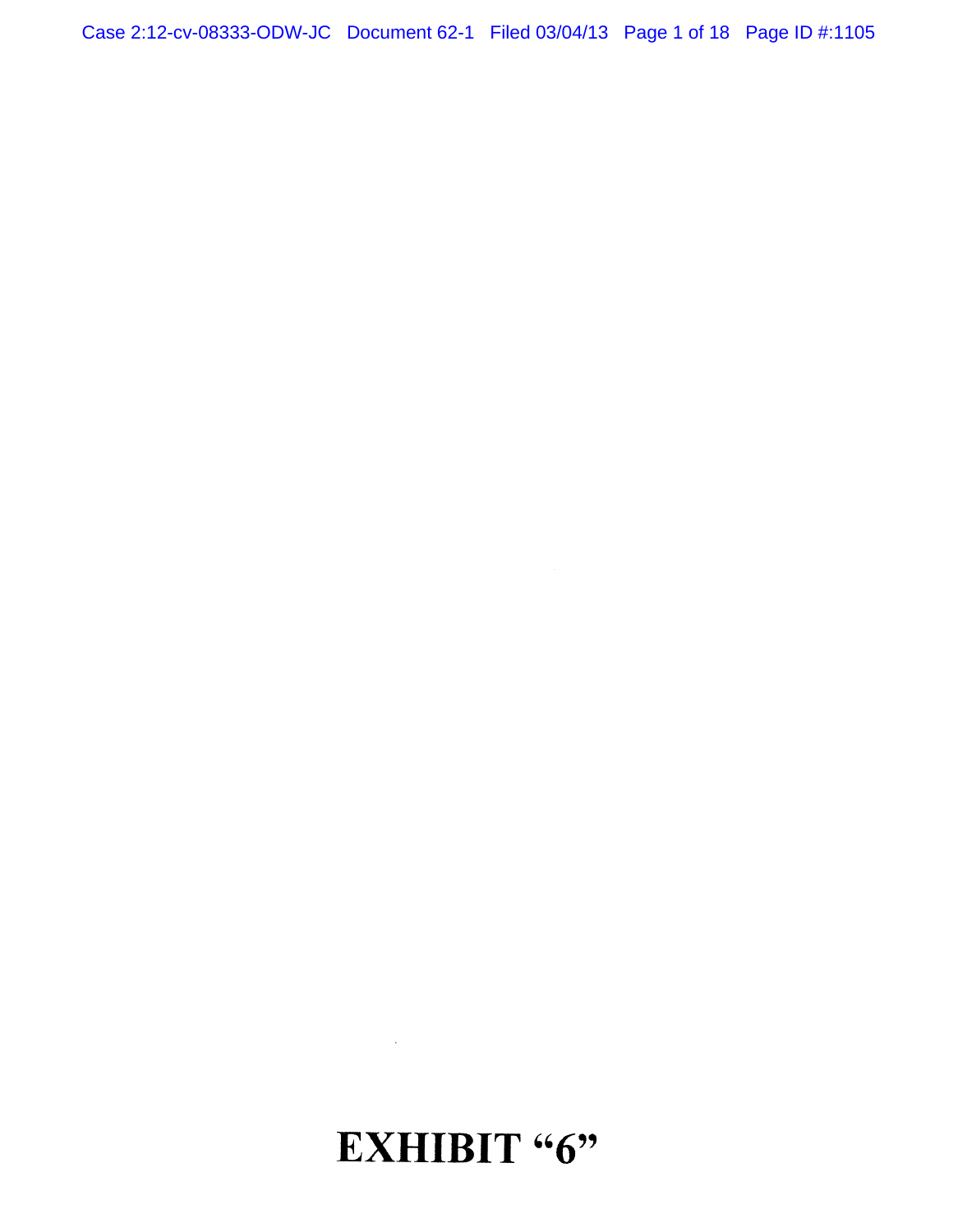# **SUPERIOR COURT OF CALIFORNIA, COUNTY OF LOS ANGELES**

| DATE: 11/14/12                                 |                                                                                                           |                                                                                                                                                                                                                                                                                                                                                                                                                                                                                                                                                                                               |  |                                        |              |                                                         |  | DEPT. G                      |  |
|------------------------------------------------|-----------------------------------------------------------------------------------------------------------|-----------------------------------------------------------------------------------------------------------------------------------------------------------------------------------------------------------------------------------------------------------------------------------------------------------------------------------------------------------------------------------------------------------------------------------------------------------------------------------------------------------------------------------------------------------------------------------------------|--|----------------------------------------|--------------|---------------------------------------------------------|--|------------------------------|--|
| IUDGE D. Oura<br>HONORABLE Michael P. Vicencia |                                                                                                           |                                                                                                                                                                                                                                                                                                                                                                                                                                                                                                                                                                                               |  |                                        | DEPUTY CLERK |                                                         |  |                              |  |
| <b>JUDGE PRO TEMI</b><br><b>HONORABLE</b>      |                                                                                                           |                                                                                                                                                                                                                                                                                                                                                                                                                                                                                                                                                                                               |  |                                        |              |                                                         |  | ELECTRONIC RECORDING MONITOR |  |
|                                                | K. Thomas, C.A.                                                                                           |                                                                                                                                                                                                                                                                                                                                                                                                                                                                                                                                                                                               |  |                                        |              | Deputy Sheriff   A. Parrish CSR#8909                    |  | Reporter                     |  |
|                                                | 8:30 am NC057950<br>VS.<br><b>JESSE NASON</b><br>$10/22/12$ (KT)<br>DEMURRER<br>denied.<br>Notice waived. | LIGHTSPEED MEDIA CORPORATION<br>FORWARDED FILE TO RESEARCH ATTY<br><b>NATURE OF PROCEEDINGS:</b><br>MOTION FOR ORDER REQUIRING PLAINTIFF TO FURNISH<br>SECURITY AND FOR ORDER IMPOSING SANCTIONS AGAINST<br>PLAINTIFF'S ATTORNEYS<br>Matter is called for hearing.<br>Motions for an order requiring Plaintiff to furnish<br>security and for an order imposing sanctions are<br>Demurrer is sustained without leave to amend as to<br>the second, fourth and fifth causes of action.<br>Demurrer is sustained with twenty days leave to amend<br>as to the first and third causes of action. |  | <b>Plaintiff</b><br>Counsel<br>Counsel | Defendant    | Brett Gibbs (X)<br>Via Court Call<br>Morgan Pietz $(X)$ |  |                              |  |
|                                                |                                                                                                           |                                                                                                                                                                                                                                                                                                                                                                                                                                                                                                                                                                                               |  |                                        |              |                                                         |  |                              |  |

Page 1 of 1 DEPT. G

**MINUTES ENTERED**  11/14/1 2 **COUNTY CLIRK**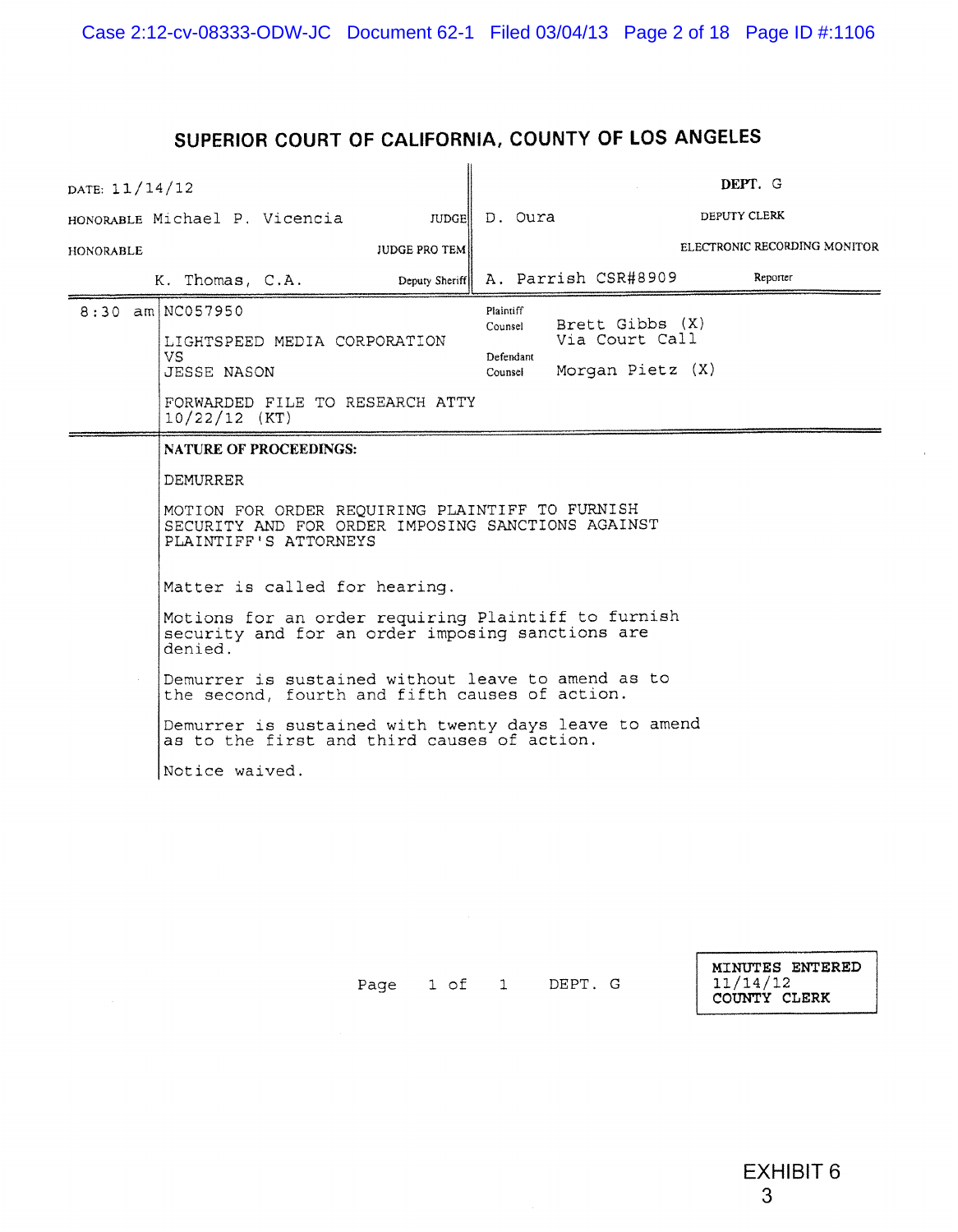Case 2:12-cv-08333-ODW-JC Document 62-1 Filed 03/04/13 Page 3 of 18 Page ID #:1107

# **12 IL EXHIBIT** "7"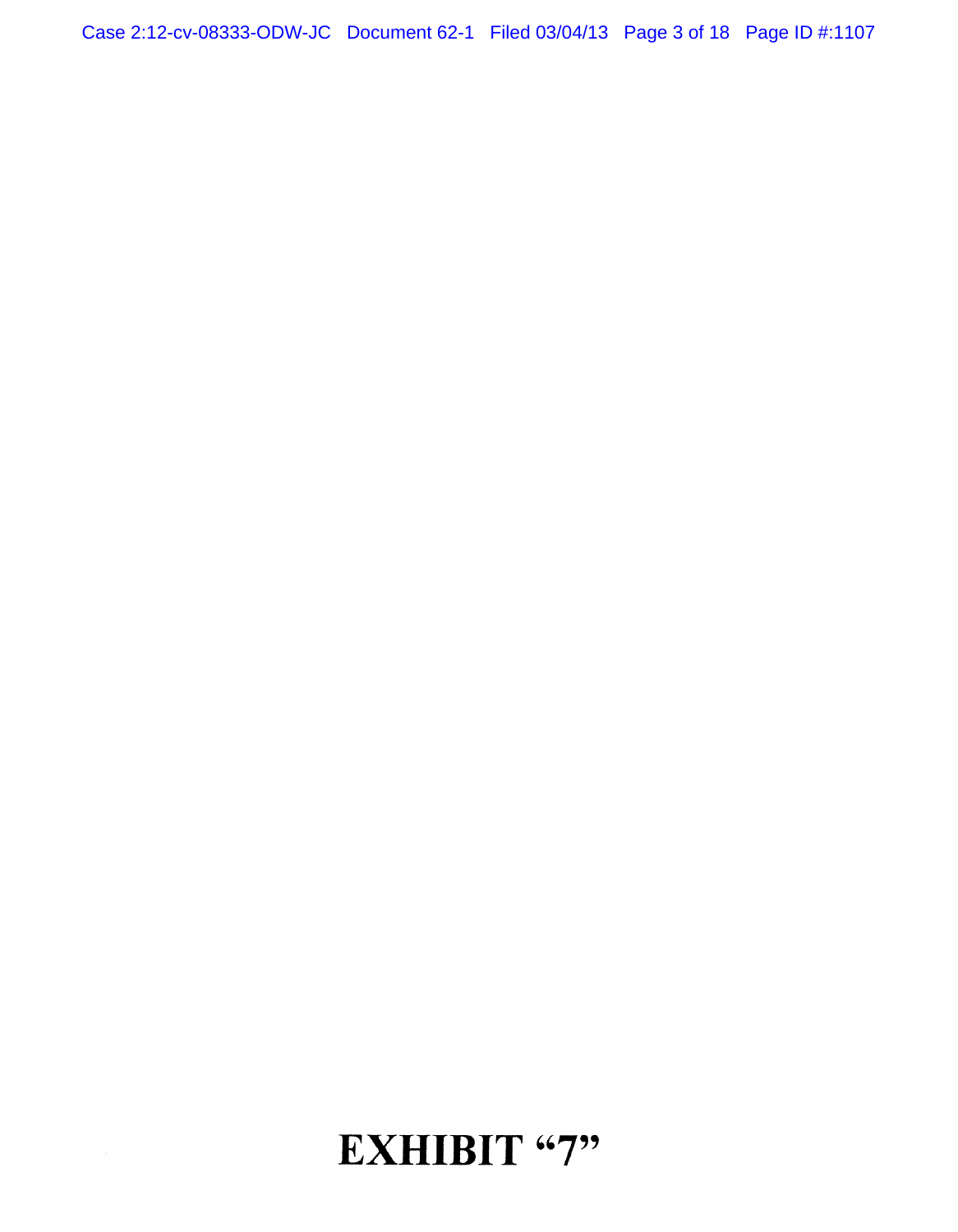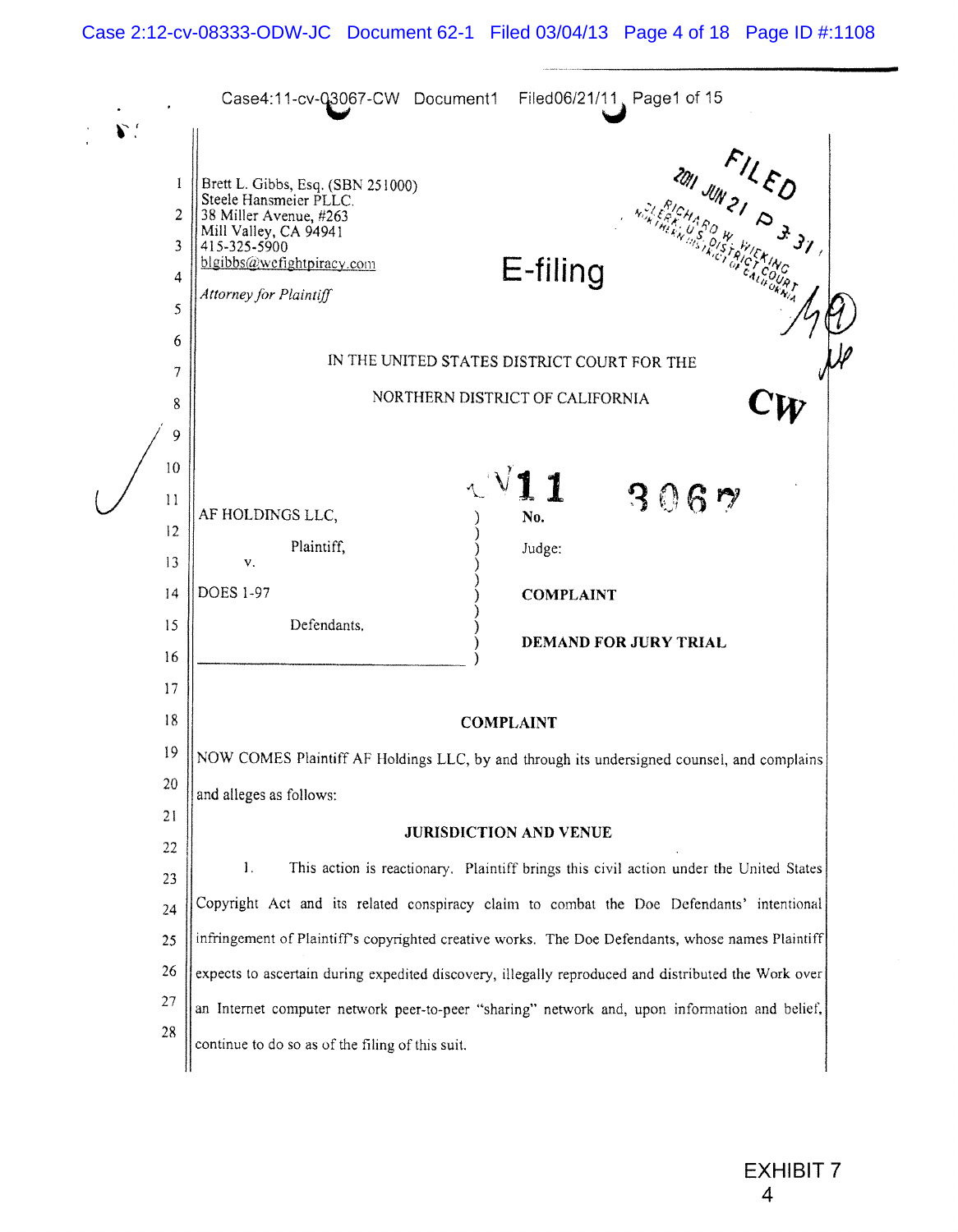Case4:11-cv-Q3067-CW Documentl **Filed06/21/1**1 k Page2 of 15

I 2 3 4 5 6 7 8 9 10 2. Per N.D, Cal. Local Rule 3-5, this Court has federal subject matter jurisdiction over the copyright infringement claim under 17 U.S.C. §§ 101, *el seq.,* **(commonly** referred to as "the Copyright Act"), 28 U.S.C. § 1331 (granting federal courts federal question jurisdiction over civil actions arising under the laws of the United States), and 28 U.S.C, § 1338(a) (granting federal courts original jurisdiction over any Congressional acts relating to copyrights). This Court has supplemental jurisdiction over the civil conspiracy claim under 28 U.S.C. § 1367(a) because it is directly related to Plaintiffs copyright infringement claim, which is within this Court's original jurisdiction, such that the two claims form part of the same case and controversy under Article III of the United States Constitution.

 $\mathbf{1}$ 3. This Court has personal jurisdiction over all of the parties because, upon credible 12 information and belief, all the Doe Defendants either reside or committed copyright infringement in 13 the State of California, Plaintiff used geolocation technology to trace the IP addresses of each Doe 14 Defendant to a point of origin within the State of California. This Court also has personal 15 16 jurisdiction over non-resident Defendants, if any, under the California long-arm statute, California 17 Code of Civil Procedure § 410.10, because they downloaded copyrighted content from, or uploaded 18 it to, California residents, and thus committed copyright infringement in and through this State, and 19 engaged in a civil conspiracy to commit copyright infringement with California residents. *(See also*  20 Federal Rule of Civil Procedure ("FRCP")  $4(k)(1)(A)$ ). 21

22 23 24 25 4. Venue is properly founded in this judicial district pursuant to 28 U.S.C. §§ 1391(b) and 1400(a) because, on information and belief, Doe Defendants reside in this District, may be found in this District, and/or committed acts in this District giving rise to Plaintiffs claims. Per N.D. Cal. Local Rule 3-2(c), this intellectual property action is exempt from these requirements.

26 27 28 5. Joinder of Defendants is proper for just adjudication because all Defendants participated in a civil conspiracy to commit copyright infringement, which comprised of a series of 2 \_\_\_\_\_\_\_\_\_\_ \_ COMPLAINT CASE NO.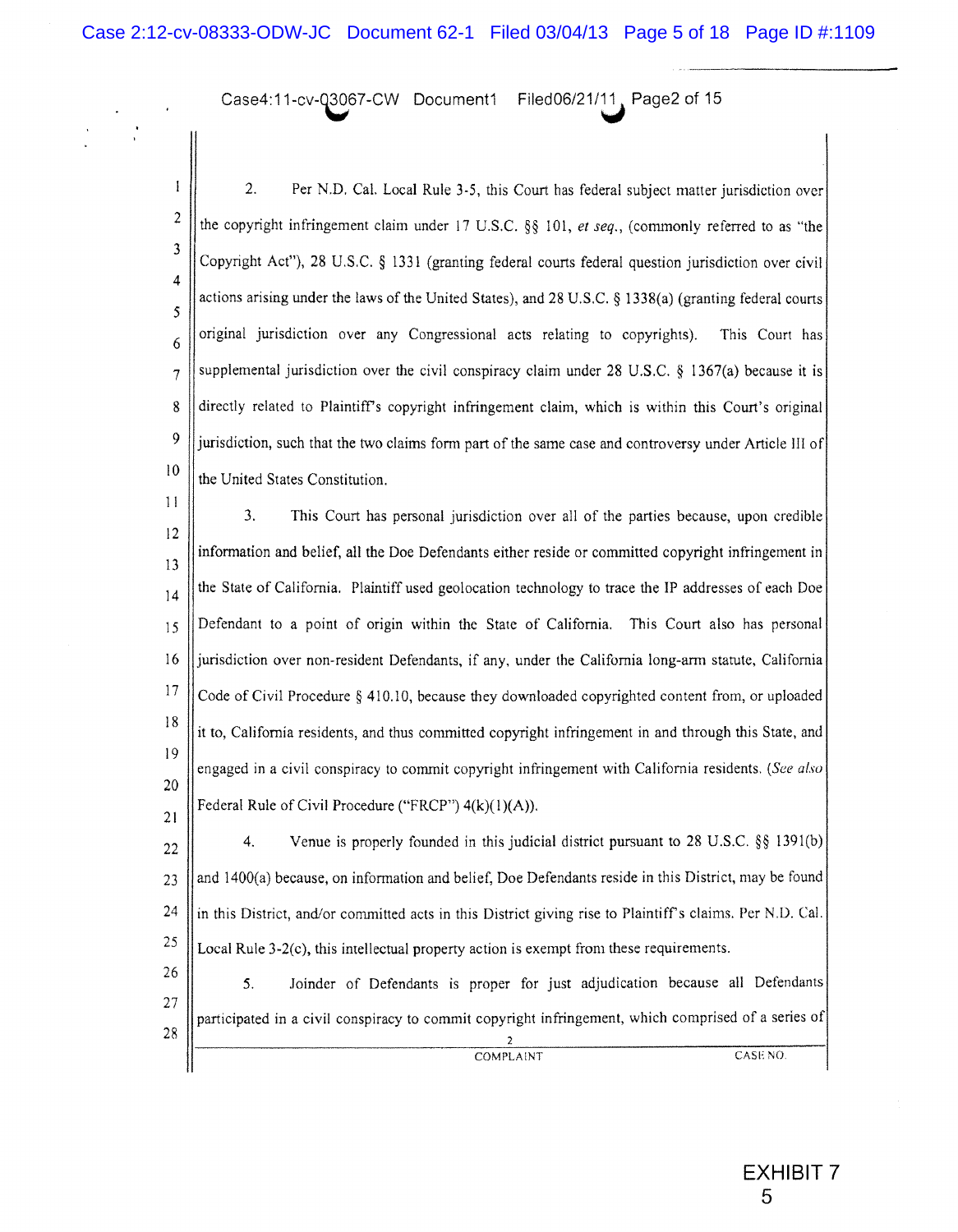Case4;11-cv-O3067-CW Documentl **Filed06/21/1**1, Page3 of 15

1 2 3 4 5 6 7 8 9 10 11 12 13 14 15 16 17 18 19 20 21 22 23 24 25 26 27 28 transactions that ultimately ended in the Doe Defendants' illicit distribution of Plaintiff's unique copyrighted work amongst one another. The series of transactions in this case involved exchanging pieces of the Work's file over the Internet amongst Doe Defendants with each Doe Defendant sharing pieces of Plaintiffs copyrighted file with each other (otherwise known as "torrent swarming") to obtain a complete copy of Plaintiffs Work. The nature of the BitTorrent distribution protocol necessitates a concerted action by many people in order to disseminate files, such as Plaintiffs Work. Due to BitTorrent's setup and this concerted action, it is impossible for individuals to the simply download files on BitTorrent without the active participation of others. Doe Defendants in this case, in order to download Plaintiffs Work, intentionally engaged in this concerted action with other Doe Defendants and other yet unnamed individuals on BitTorrent by entering the torrent swarm. The Doe Defendants are properly joined even if they were not engaged in a contemporaneous swarm because they have contributed to the chain of data distribution due to their prior involvement in like swarms. Doe Defendants also share the same questions of law with respect to their copyright infringement, including, but not limited to: (A) Whether Plaintiff is the rights holder of the copyrighted works at issue; (B) Whether "copying" has occurred within the meaning of the Copyright Act; (C) Whether entering a "torrent swarm" constitutes a willful act of infringement; (D) Whether entering a "torrent swarm" constitutes a civil conspiracy; and (E) Whether, and to what extent, Plaintiff has been damaged by the Doe Defendants' conduct. A ll of these questions should be answered as part of a single suit for all of the reasons outlined by FRCP 19(a). Such joinder is mandated if "feasible." Such joinder is entirely "feasible" in this case. // // 3 COMPLAINT CASE NO.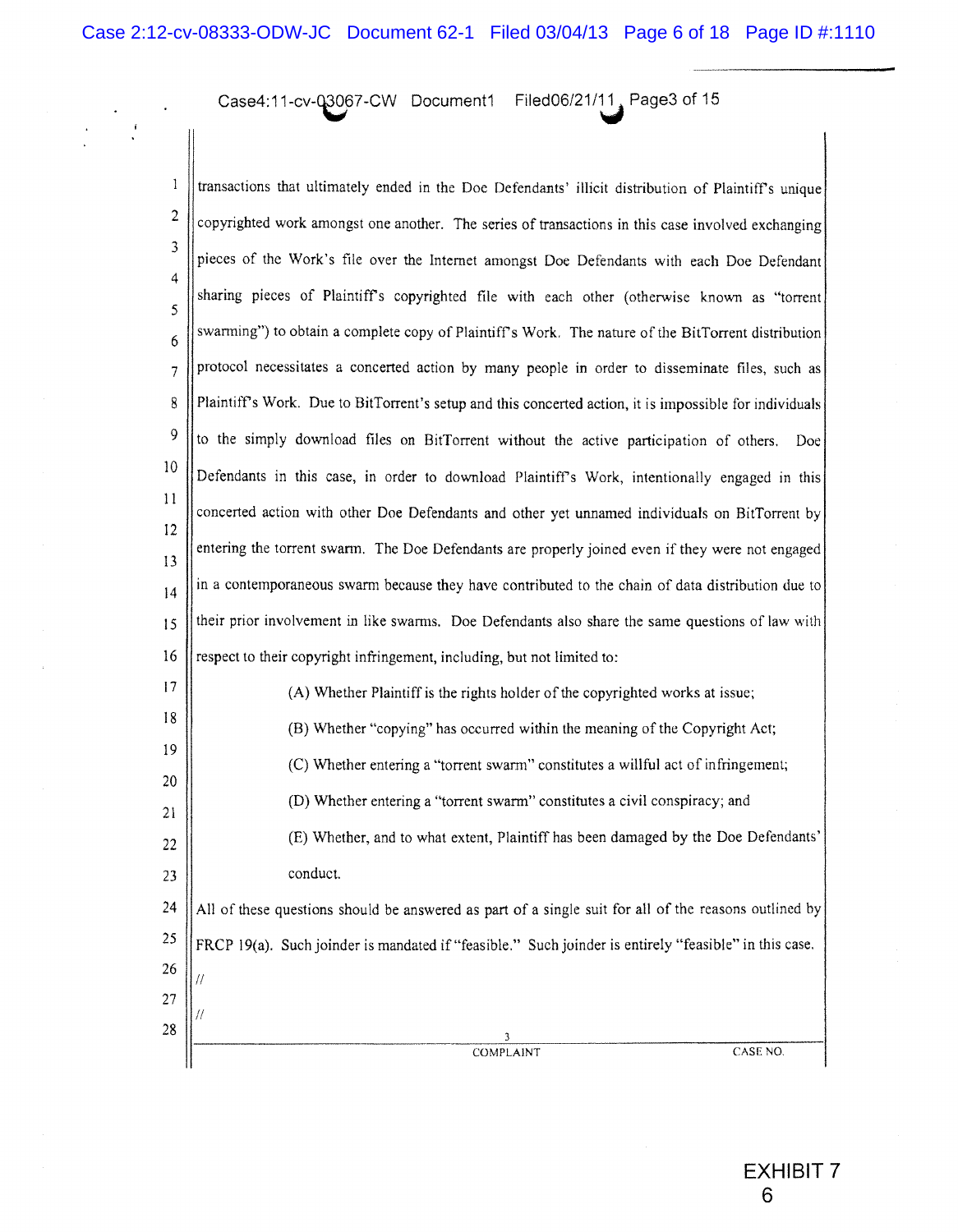Case4:11-cv-Q3067-CW Documentl **Filed06/21/11** Page4of15

20 21

#### **PARTIES**

6. Plaintiff AF Holdings, LLC, is a limited liability company organized and existing under the laws of the Federation of Saint Kitts and Nevis.

5 6 7 8 7. The unique copyrighted work at issue in this case is an adult video entitled "Sexual Obsession" (hereinafter "Work"). The Work was available for download from well-known BitTorrent piracy sites within days of its publication and was among the most popular adult video downloads on a highly popular BitTorrent site-the appropriately named "Pirate Bay".

9 10 11 12 13 14 15 16 17 18 19 8. The Doe Defendants' actual names are unknown and unascertainable to Plaintiff. Instead, Plaintiff knows each Doe Defendant only by an Internet Protocol address (hereinafter "IP address"), which is a number assigned to devices, such as computers, connected to the Internet by an Internet Service Provider (hereinafter "ISP"). In the course of monitoring Internet-based infringement of its copyrighted content, Plaintiffs agents observed unlawful reproduction and distribution occurring among IP addresses listed on Exhibit A, attached hereto, via the BitTorrent Internet protocol, an Internet website allowing for "peer-to-peer" (hereinafter "P2P") data exchanging. Plaintiff believes that the Defendants' identities will be revealed through expedited discovery, at which time Plaintiff will seek leave of the Court to amend this Complaint to identify Defendants by name.

#### **BACKGROUND**

22 23 9. BitTorrent is a modern file sharing method (hereinafter "protocol") used for, distributing data via the Internet.

24 25 26 27 28 10. Traditional file transfer protocols involve a central server, which distributes data directly to individual users. This method is prone to collapse when large numbers of users request data from the central server, in which case the server can become overburdened and the rate of data transmission can slow considerably or cease altogether. In addition, the reliability of access to the 4 \_\_\_\_\_\_\_ \_ COMPLAINT CASE NO.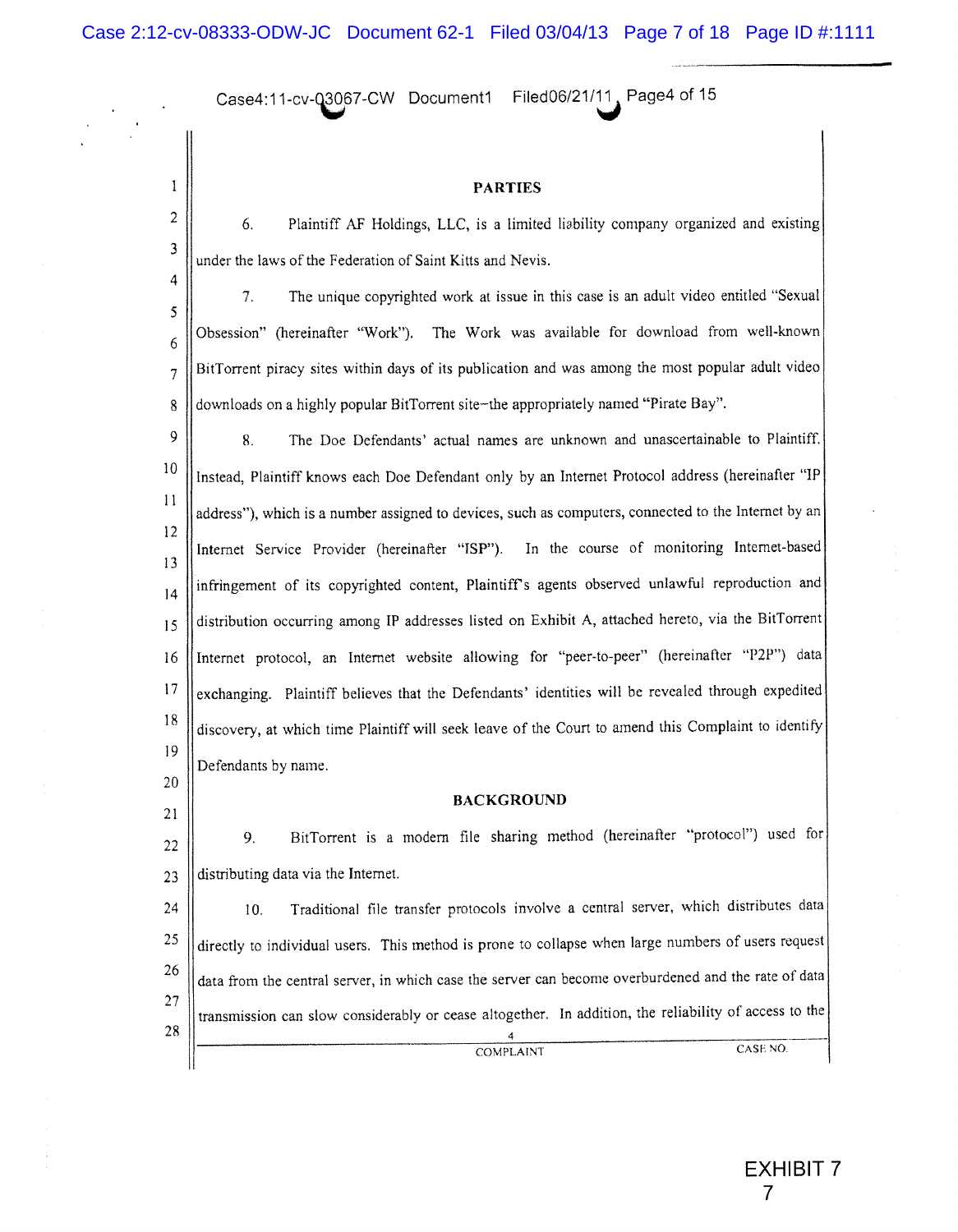Case4:11-cv-Q3067-CW Docurnentl **Filed06/21/11**. Page5 of 15

1 2 data stored on a server is largely dependent on the server's ability to continue functioning for prolonged periods of time under high resource demands.

3 4 5 6 7 8 11. In contrast, the BitTorrent protocol is a decentralized method of distributing data. Instead of relying on a central server to distribute data directly to individual users, the BitTorrent protocol allows individual users to distribute data among themselves by exchanging pieces of the file with each other to eventually obtain a whole copy of the file. When using the BitTorrent protocol, every user simultaneously receives information from and transfers information to one another.

9 10 11 12 13 14 12. In BitTorrent vernacular, individual downloaders/distributors of a particular file are called peers. The group of peers involved in downloading/distributing a particular file is called a swarm. A server which stores a list of peers in a swarm is called a tracker. A computer program that implements the BitTorrent protocol is called a BitTorrent client. Each swarm is unique to a particular file.

15 16 17 18 19 20 21 22 23 13. The BitTorrent protocol operates as follows. First, a user locates a small "torrent" file. This file contains information about the files to be shared and about the tracker, the computer that coordinates the file distribution. Second, the user loads the torrent file into a BitTorrent client, which automatically attempts to connect to the tracker listed in the torrent file. Third, the tracker responds with a list of peers and the BitTorrent client connects to those peers to begin downloading data from and distributing data to the other peers in the swarm. When the download is complete, the BitTorrent client continues distributing data to other peers in the swarm until the user manually disconnects from the swarm or the BitTorrent client otherwise does the same.

24 25 26 27 28 14. The degree of anonymity provided by the BitTorrent protocol is extremely low. Because the protocol is based on peers connecting to one another, a peer must broadcast identifying information (i.e. an IP address) before it can receive data. Nevertheless, the actual names of peers in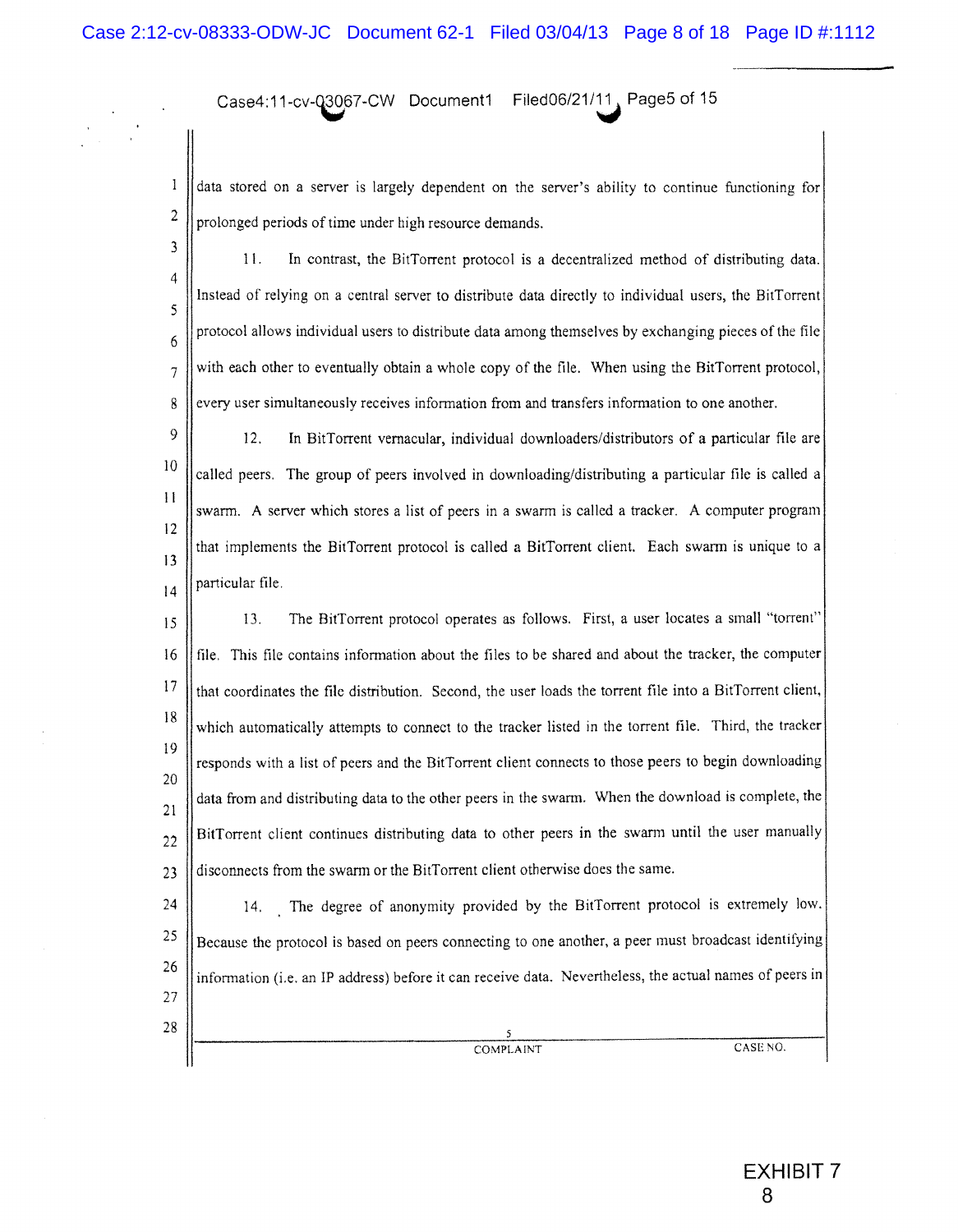Case4:11-cv-Q3067-CW Documentl **Filed06/21/11,** Page6 of 15

a swarm are unknown, as the users are allowed to download and distribute under the cover of their IP addresses,

3 4 5 6 7 8 15. The BitTorrent protocol is an extremely popular method for transferring data. The size of swarms for popular files can reach into the tens of thousands of unique peers. A swarm will commonly have peers from many, if not every, state in the United States and several countries around the world. And every peer in the swarm participates in distributing the file to dozens, hundreds, or even thousands of other peers.

9 10 11 12 13 16. The BitTorrent protocol is also an extremely popular method for unlawfully copying, reproducing, and distributing files in violation of the copyright laws of the United States. A broad range of copyrighted albums, audiovisual files, photographs, software, and other forms of media are available for illegal reproduction and distribution via the BitTorrent protocol.

14 15 16 17 18 19 17. Efforts at combating BitTorrent-based copyright infringement have been stymied by BitTorrent's decentralized nature. Because there are no central servers to enjoin from unlawfully distributing copyrighted content, there is no primary target on which to focus anti-piracy efforts. Indeed, the same decentralization that makes the BitTorrent protocol an extremely robust and efficient means of transferring enormous quantities of data also acts to insulate it from anti-piracy measures.

20 21

1 2

#### **ALLEGATIONS COMMON TO ALL COUNTS**

22 23 24 18. Plaintiff is the assignee and owner of all right, title and interest worldwide in the Work and all proprietary rights therein including, without limitation, all copyrights and all past and future causes of action with respect to the same.

25 26 19. Upon information and belief, Plaintiff received this assignment from the Work's author and/or assignees of the Work's author.

27 28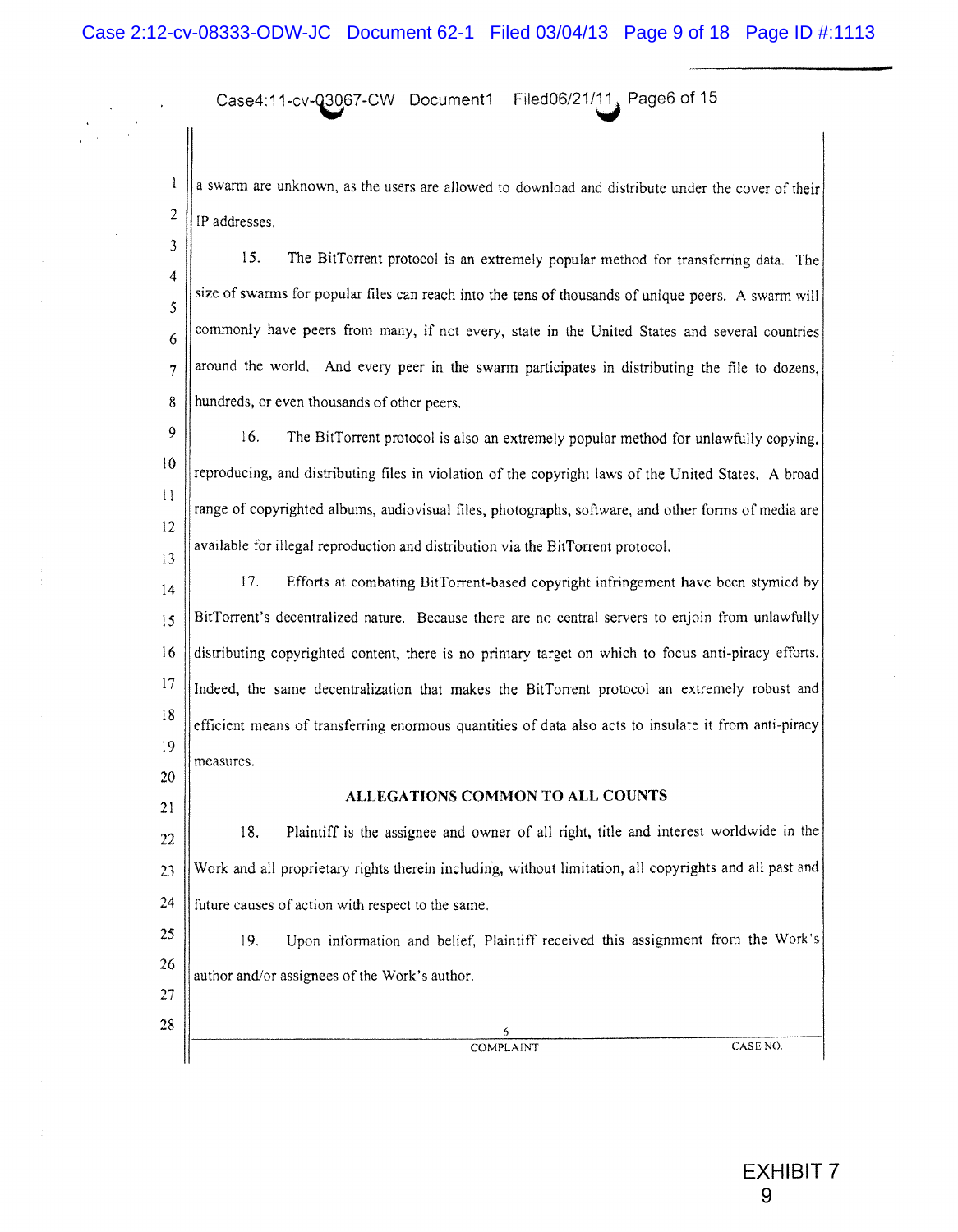# Case 2:12-cv-08333-ODW-JC Document 62-1 Filed 03/04/13 Page 10 of 18 Page ID #:1114

Case4:11-cv-CB067-CW Document! **Filed06/21/1**1<sup>A</sup> Page7 of 15

20. The Work has been granted a Certificate of Registration from the U.S. Copyright Office (PA-1-725-120).

3 4 5 21. The Work is legally available for purchase to bona fide purchasers, but was obtained by Defendants through illegal distribution means.

6 7 8 9 22. Plaintiff employs proprietary P2P network forensic software to perform exhaustive real time monitoring of BitTorrent-based swarms involved in distributing Plaintiffs copyrighted creative works. This software is effective and accurate in capturing data about the activity of peers in a swarm and their infringing conduct.

10 11 12 13 14 23. Doe Defendants, without Plaintiffs authorization or license, intentionally downloaded a torrent file particular to Plaintiff's Work, purposefully loaded that torrent file into their BitTorrent clients, entered a BitTorrent swarm particular to Plaintiff's Work, and reproduced and distributed the Work to numerous third parties.

15 16 17 24. Plaintiff observed the Doe Defendants' activities in the torrent swarm specific to the Work and created a log of IP addresses identifying each Defendant and the date and time of the Doe Defendant's activity, attached hereto as Exhibit A.

#### **COUNT I - COPYRIGHT INFRINGEMENT**

#### **(U.S. Copyright Act - 17 U.S.C. §§ 101-1332)**

25. Plaintiff hereby incorporates by this reference each and every allegation contained in the preceding paragraphs as though fully set forth herein.

23 24 26. Doe Defendants' conduct infringes upon Plaintiffs exclusive rights of reproduction and distribution that are protected under the Copyright Act.

25 26 27. Each Doe Defendant knew, should have known, or had some constructive knowledge that their acts constituted copyright infringement.

27 28

18

19

20

21 22

1 2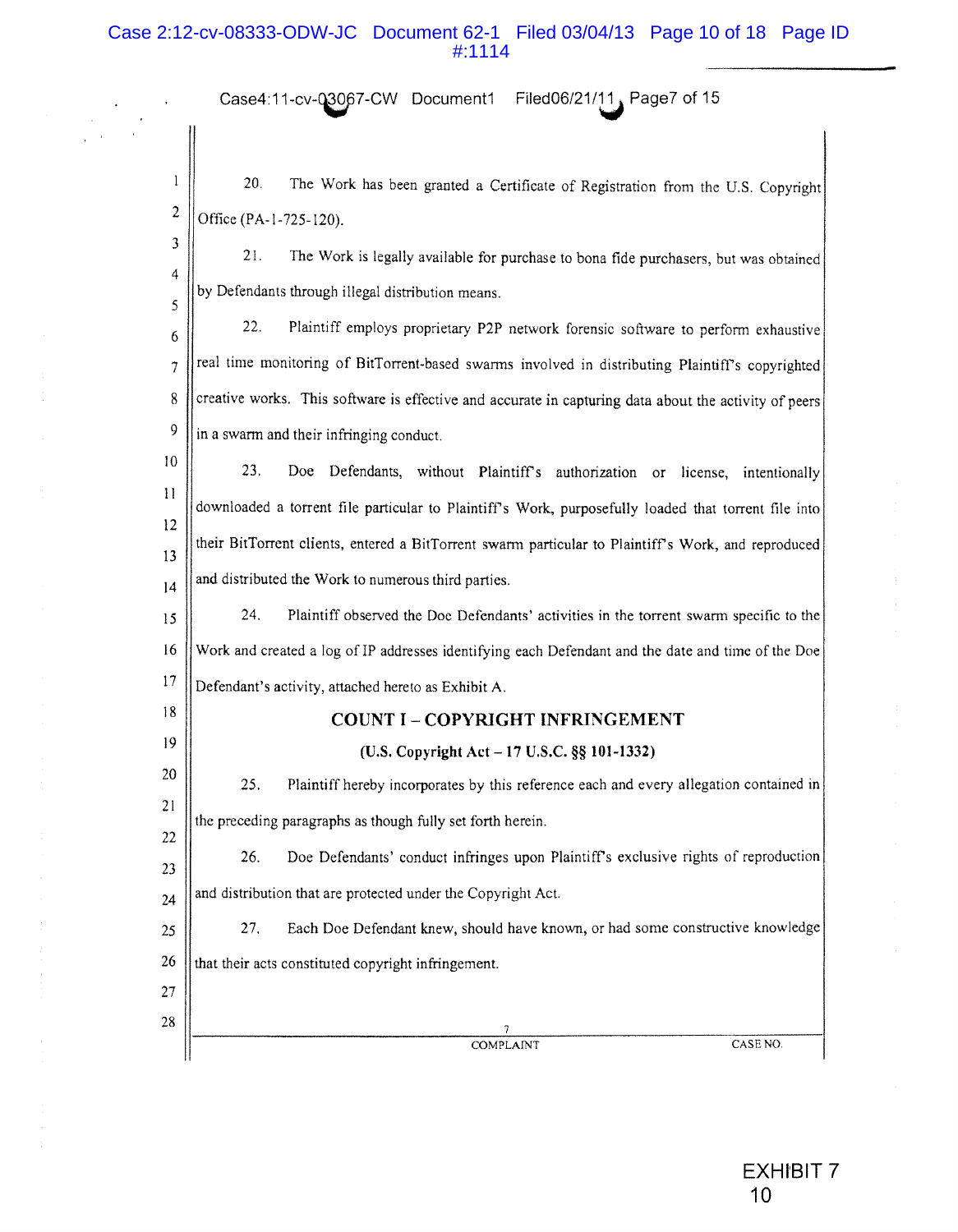# Case 2:12-cv-08333-ODW-JC Document 62-1 Filed 03/04/13 Page 11 of 18 Page ID #:1115

Case4:11-cv-©3Q67-CW Documentl **Filed06/21/1** *\* Page8of15

1 2 3 4 5 6 7 8 9 10 11 12 13 14 15 16 17 18 19 20 21 22 23 24 25 26 27 28 28. Doe Defendants' conduct was willful within the meaning of the Copyright Act: intentional, and with indifference to the Plaintiff's rights. Doe Defendants' active participation on BitTorrent swarms relating to Plaintiff's Work make this fact abundently clear. 29. Plaintiff has been damaged by Doe Defendants' conduct including, but not limited to, economic and reputation losses. Plaintiff continues to be damaged by such conduct, and has no adequate remedy at law to compensate Plaintiff for all of the past, and possibly future, damages stemming from the Doe Defendants' conduct. In fact, further irreparable harm to Plaintiffs copyrights and exclusive rights is imminent without Court intervention. Without restrictions, these infringers will run rampant. 30. Plaintiff hereby reserves the right, pursuant to 17 U.S.C. § 504(c), to elect to recover statutory damages for each infringement, in lieu of seeking recovery of actual damages. 31. As Defendants' infringement was intentional and willful, the Plaintiff is entitled to an award of statutory damages, exemplary damages, attorneys' fees, and the costs of the suit. **COUNT II - CIVIL CONSPIRACY (California Common Law Tort)**  32. Plaintiff hereby incorporates by this reference each and every allegation contained in the preceding paragraphs as though fully set forth herein. 33. In using the P2P BitTorrent file distribution method, each Doe Defendant participated in, aided in, attempted to aid in, or at least knew of the formation and operation of a common-plan conspiracy to unlawfully reproduce and distribute Plaintiffs Work by exchanging pieces of the Work file in a torrent swarm on BitTorrent. 34. Doe Defendants, in participating in said conspiratorial file exchanging network, agreed to engage in a concerted tortious action with other (currently discovered and undiscovered) Doe Defendants on the network to reproduce and distribute Plaintiff's Work. 8 COMPLAINT CASE NO.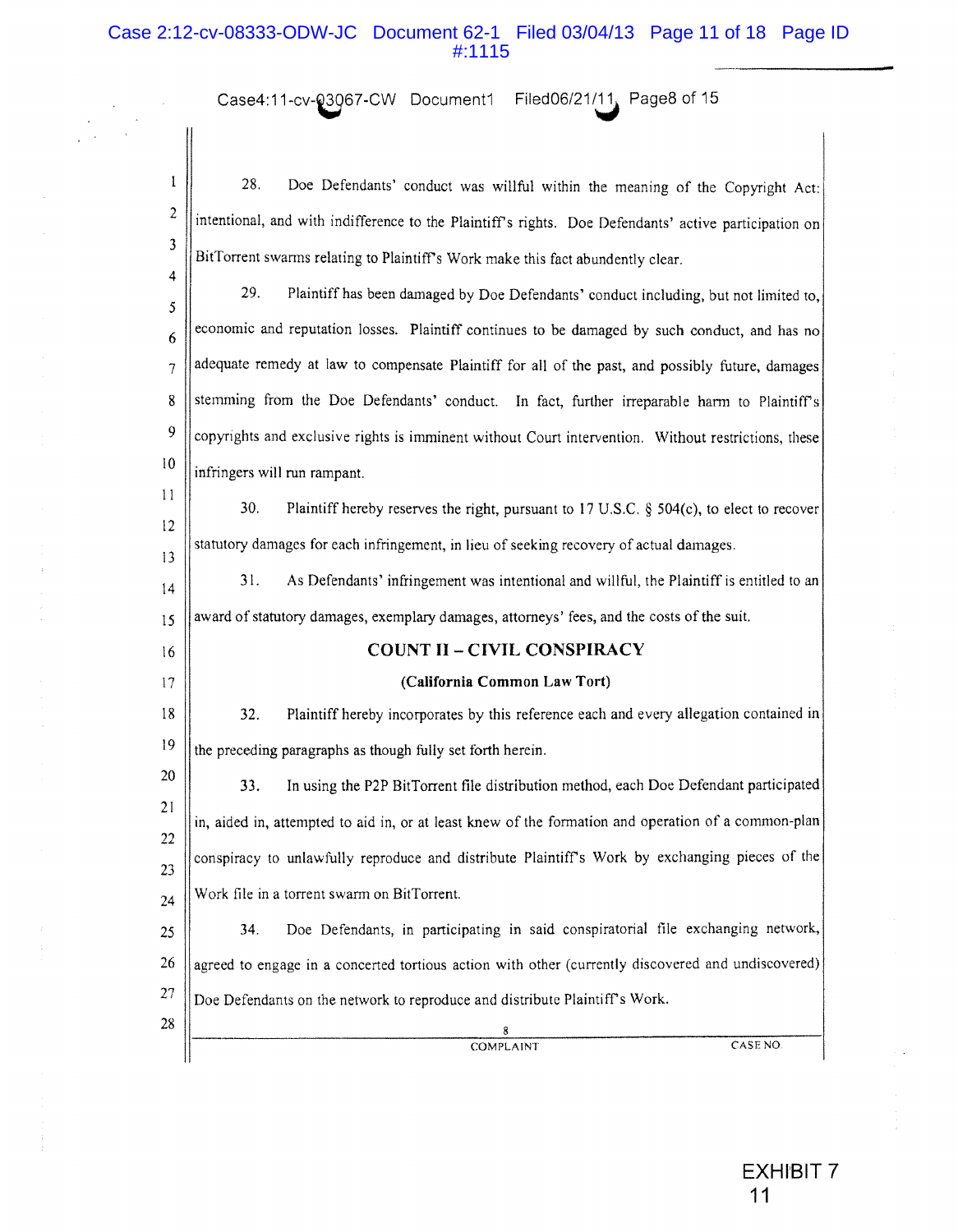## Case 2:12-cv-08333-ODW-JC Document 62-1 Filed 03/04/13 Page 12 of 18 Page ID #:1116

Case4:11-cv-C^067-CW Documentl **Filed06/21/11^** Page9 of 15

1 2 3 4 5 35. Each of the Doe Defendants was an active participant in downtoadeding a torrent file, opening it using a BitTorrent client, and then entering a torrent swarm comprised of other individuals improperly distributing and reproducing Plaintiff's Work without Plaintiff's permission, causing infringement damage to Plaintiff.

6 7 8 36. Participants in the torrent swarm, including Doe Defendants, have conspired to provide other individuals with pieces of Plantiff's Work in exchange for receiving other pieces of the same Work, eventually obtaining a complete copy of the file.

9 10 II 12 37. In furtherance of this civil conspiracy, Doe Defendants committed overt tortious and unlawful acts by using BitTorrent software to download the Work from, and distribute it to, others, and were willful participants in this joint activity.

13 14 15 38. Doe Defendants were fully aware of their participation in this conspiracy by taking part of these swarms on BitTorrent, and, in downloading Plaintiffs Works, demonstrate their understanding of their role in this conspiracy.

16 17 39. As a proximate result of this conspiracy, Plaintiff has been damaged as alleged above, and seeks just compensation for Doe Defendants' unjust acts.

18 19

//

 $\overline{L}$ 

TI

 $\prime$ 

20 21

22

23 24 25

26 27 28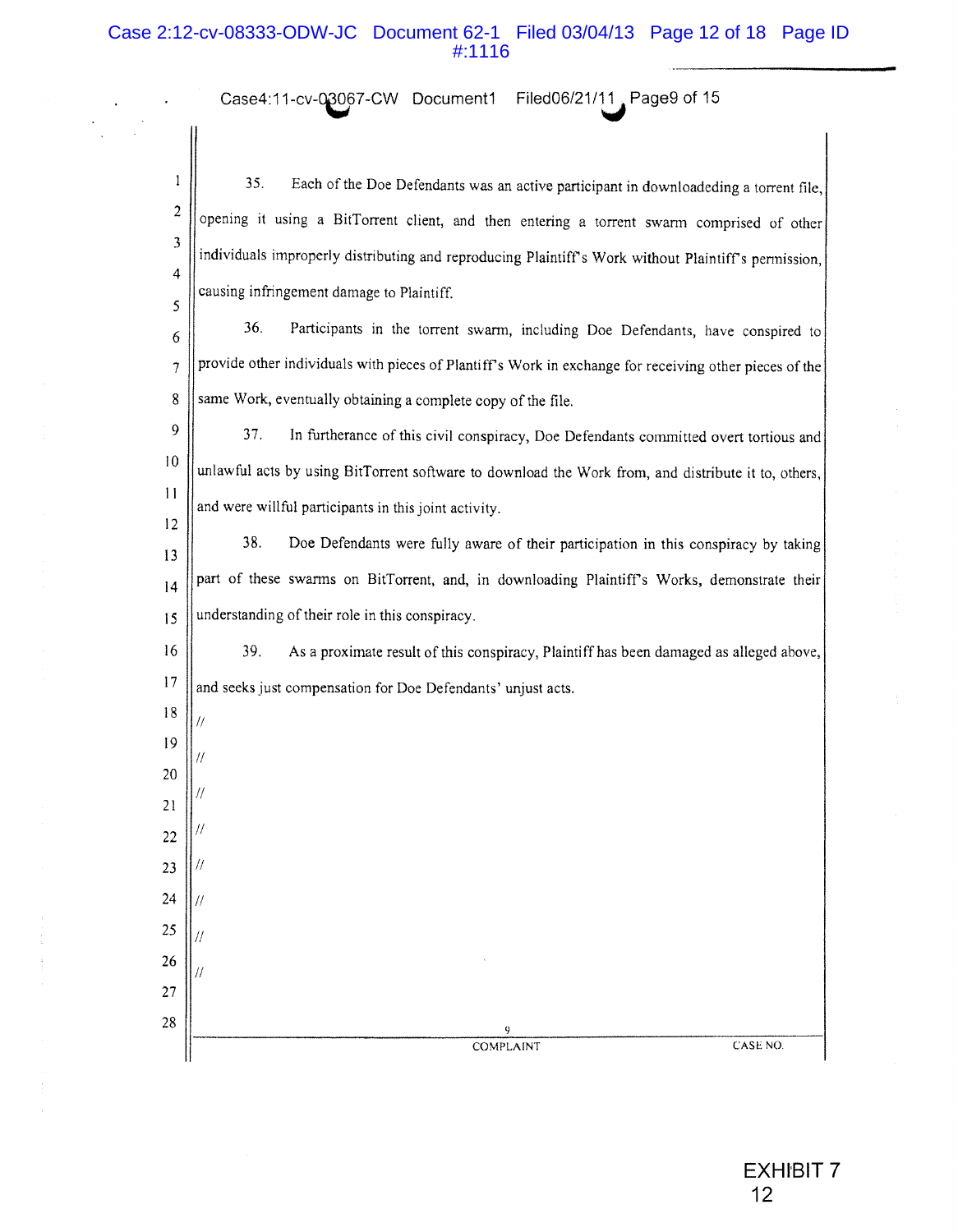Case4:11-cv-08067-CW Document1 Filed06/21/11 Page10 of 15

1 2

26 27 28

### **PRAYER FOR RELIEF**

**WHEREFORE,** Plaintiff hereby respectfully prays this Court for Judgment and relief as follows:

3 4 5 6 1) That the Court enter a written judgment declaring that the Doe Defendants have infringed Plaintiffs rights in federally registered copyrights under 17 U.S.C. § 501, and that such infringement was willful;

7 8 9 2) That the Court enter a written judgment declaring that the Doe Defendants have injured the business reputation and business of Plaintiff by Defendants' acts and conduct set forth in this Complaint;

10 11 12 13 14 15 3) That the Court issue injunctive relief against Doe Defendants, enjoinng and restrianing the Doe Defendants and all others in active concert with them from further violating Plaintiffs copyrighted Works, and further issue an order impounding or requiring Doe Defendants to destroy all copies of those unlawfully copyrighted files in Doe Defendants' possession, custody, and/or control pursuant to 17 U.S.C. §§ 503 & 509(a);

16 17 18 19 4) That the Court enter a written judgment in favor of the Plaintiff against Defendants for actual damages pursuant to 17 U.S.C. § 504(a) or statutory damages up to one-hundred and fiftythousand dollars (\$150,000) pursuant to 17 U.S.C. § 504(b), at the election of Plaintiff, in an amount to be ascertained at trial;

20 21 22 23 24 25 5) As to Count II, that the Court order Doe Defendants jointly and severally liable to Plaintiff in the full amount of the Judgment on the basis of a common law claim for civil conspiracy to commit copyright infringement; and for an award of compensatory damages based on the civil conspiracy count in favor of the Plaintiff and against Defendants, jointly and severally, in an amount to be determined at trial;

10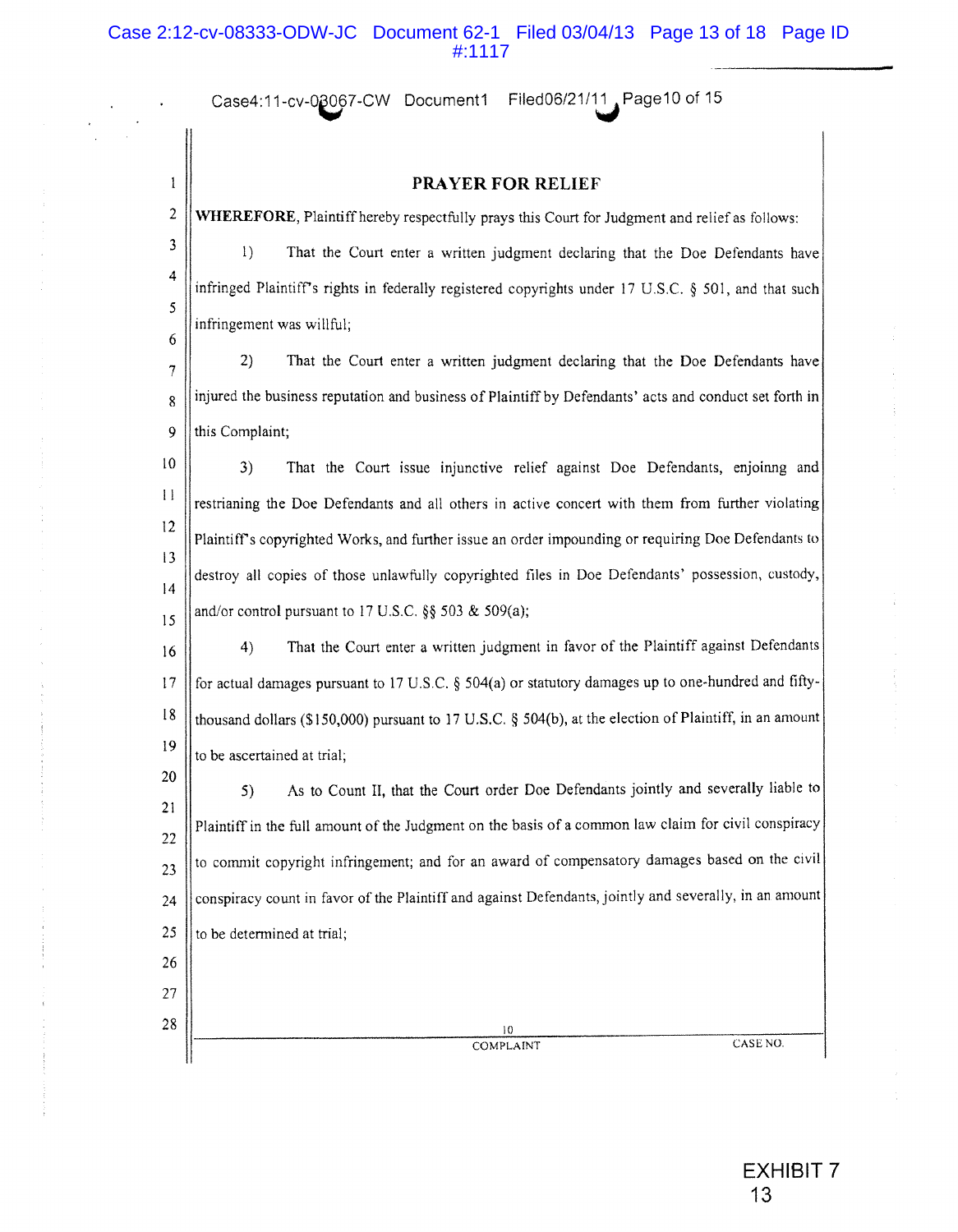# Case 2:12-cv-08333-ODW-JC Document 62-1 Filed 03/04/13 Page 14 of 18 Page ID #:1118

 $\mathcal{L}^{\text{max}}_{\text{max}}$ 

 $\frac{1}{2}$  , where

 $\mathcal{L}_{\text{max}}$ 

|                | Case4:11-cv-03067-CW Document1 Filed06/21/11 Page11 of 15                                           |  |  |  |  |  |
|----------------|-----------------------------------------------------------------------------------------------------|--|--|--|--|--|
|                |                                                                                                     |  |  |  |  |  |
| 1              | 6)<br>That the Court enter a written judgment in favor of Plaintiff against the Defendants          |  |  |  |  |  |
| $\overline{c}$ | awarding the Plaintiff reasonable attorneys' fees, litigation expenses (including fees and costs of |  |  |  |  |  |
| 3              | expert witnesses), and other costs of this action pursuant to 17 U.S.C. § 505; and                  |  |  |  |  |  |
| 4              | 7)<br>That the Court issue any such further relief as the Court deems approriate.                   |  |  |  |  |  |
| 5<br>6         |                                                                                                     |  |  |  |  |  |
| 7              | Respectfully Submitted,                                                                             |  |  |  |  |  |
| 8              | AF Holdings LLC                                                                                     |  |  |  |  |  |
| 9              | DATED: June 21, 2011                                                                                |  |  |  |  |  |
| 10             | By:<br>/s/ Brett L. Gibbs                                                                           |  |  |  |  |  |
| 11             | Brett L. Gibbs, Esq. (SBN 251000)                                                                   |  |  |  |  |  |
| 12             | Steele Hansmeier PLLC.<br>38 Miller Avenue, #263                                                    |  |  |  |  |  |
| 13             | Mill Valley, CA 94941<br>blgibbs@wefightpiracy.com                                                  |  |  |  |  |  |
| 14             | Attorney for Plaintiff                                                                              |  |  |  |  |  |
| 15<br>16       |                                                                                                     |  |  |  |  |  |
| 17             | DEMAND FOR A JURY TRIAL                                                                             |  |  |  |  |  |
| 18             | Plaintiff hereby demands a jury trial as provided by FRCP 38(a).                                    |  |  |  |  |  |
| 19             |                                                                                                     |  |  |  |  |  |
| 20             | By:<br>/s/ Brett L. Gibbs                                                                           |  |  |  |  |  |
| 21             | Brett L. Gibbs, Esq. (SBN 251000)                                                                   |  |  |  |  |  |
| 22             | Attorney for Plaintiff                                                                              |  |  |  |  |  |
| 23             |                                                                                                     |  |  |  |  |  |
| 24<br>25       |                                                                                                     |  |  |  |  |  |
| 26             |                                                                                                     |  |  |  |  |  |
| 27             |                                                                                                     |  |  |  |  |  |
| 28             | 11                                                                                                  |  |  |  |  |  |
|                | COMPLAINT<br>CASE NO.                                                                               |  |  |  |  |  |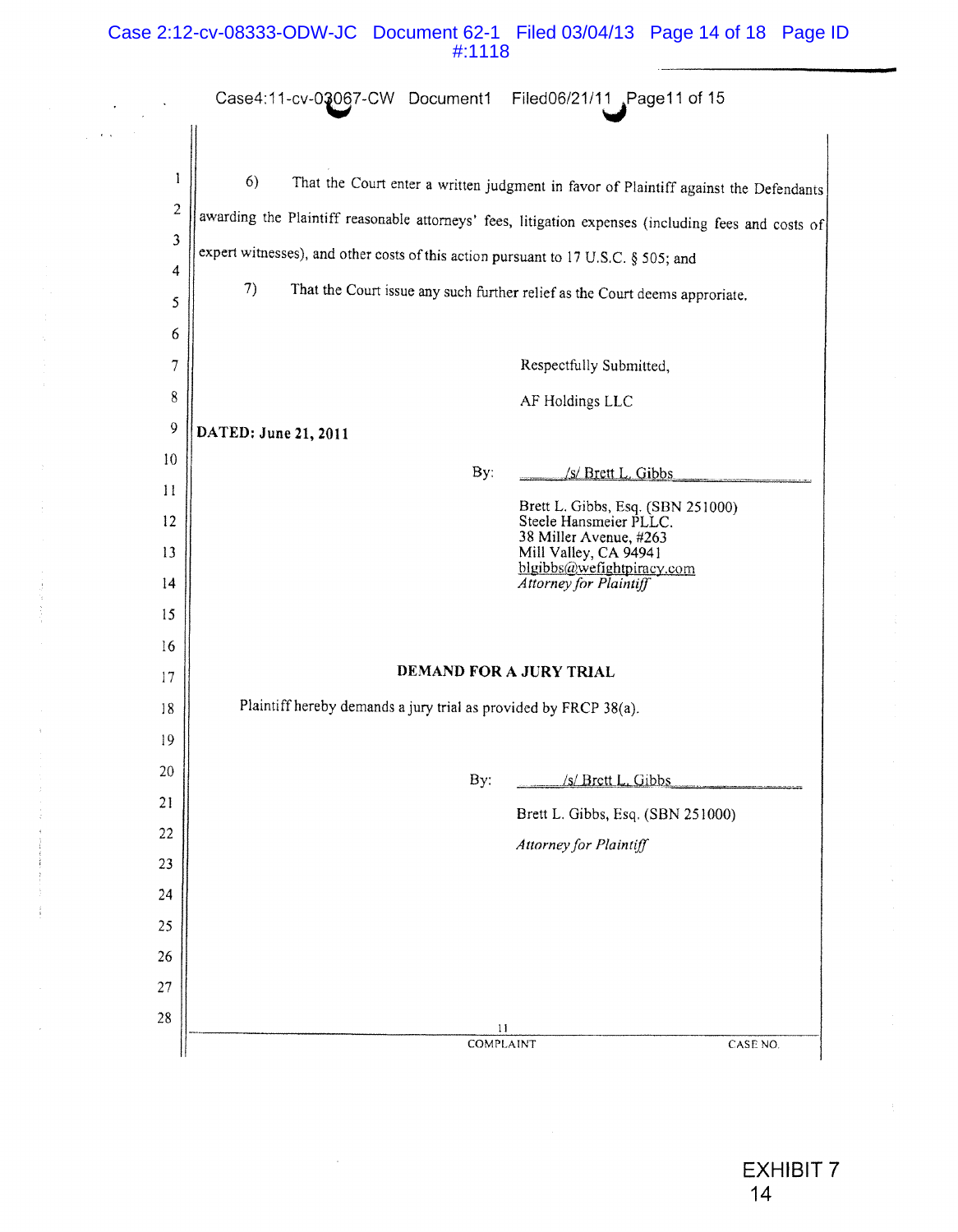Case4:11-cv-0^067-C W Documenti Filed06/2**1/11^** Page12 of 15

# **EXHIBIT A**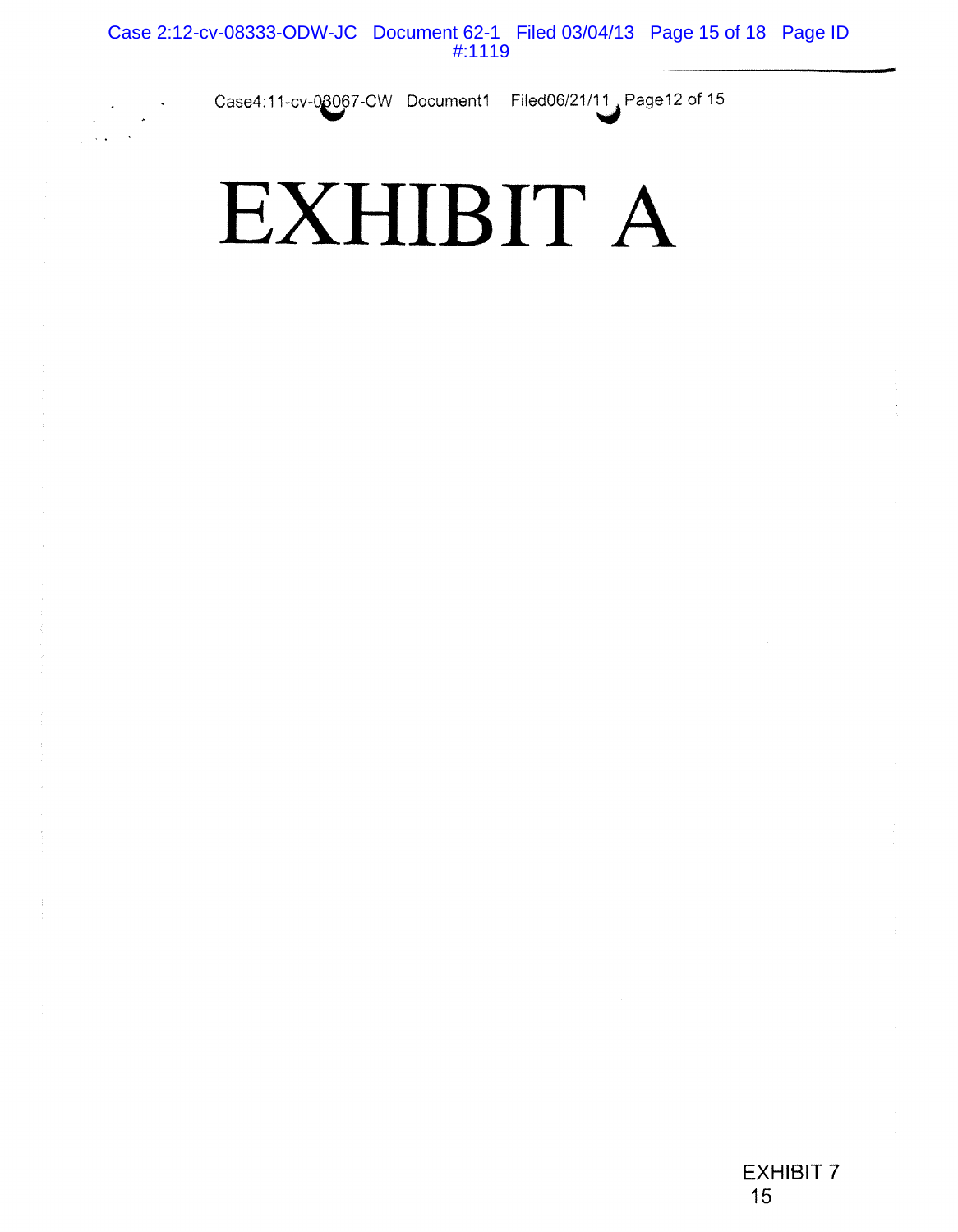## Case 2:12-cv-08333-ODW-JC Document 62-1 Filed 03/04/13 Page 16 of 18 Page ID #:1120

Case4:11-cv-0g067-CW Documenti **Filed06/21/11** .Page13of 15

| <b>IP Address</b> | ISP                                   |
|-------------------|---------------------------------------|
| 108.0.221.94      | Verizon Online                        |
| 108.13.156.153    | Verizon Online                        |
| 108.13.17.195     | Verizon Online                        |
| 132.239.76.253    | University of California at San Diego |
| 173.55.149.143    | Verizon Online                        |
| 173.55.71.204     | Verizon Online                        |
| 173.55.81.60      | Verizon Online                        |
| 173.58.139.80     | Verizon Online                        |
| 173.60.201.4      | Verizon Online                        |
| 174.50.130.4      | <b>Comcast Cable Communications</b>   |
| 174.65, 117.224   | Cox Communications                    |
| 208.51.82.210     | Global Crossing                       |
| 24.130.125.113    | <b>Comcast Cable Communications</b>   |
| 24.205.189.206    | <b>Charter Communications</b>         |
| 24.205.97.222     | <b>Charter Communications</b>         |
| 24.4.51.10        | <b>Comcast Cable Communications</b>   |
| 24.5.156.70       | Comcast Cable Communications          |
| 24.6.134.18       | <b>Comcast Cable Communications</b>   |
| 66.74.84.162      | Road Runner                           |
| 67.125.135.224    | AT&T Internet Services                |
| 67.160.193.242    | <b>Comcast Cable Communications</b>   |
| 67.161.65.207     | <b>Comcast Cable Communications</b>   |
| 67.166.130.140    | <b>Comcast Cable Communications</b>   |
| 67.169.166.241    | <b>Comcast Cable Communications</b>   |
| 67.170.246.36     | <b>Comcast Cable Communications</b>   |
| 67.172.169.92     | <b>Comcast Cable Communications</b>   |
| 67.180.235.233    | Comcast Cable Communications          |
| 67.180.8.210      | <b>Comcast Cable Communications</b>   |
| 67.181.120.80     | Comcast Cable Communications          |
| 67.181.252.132    | <b>Comcast Cable Communications</b>   |
| 67.182.96.201     | <b>Comcast Cable Communications</b>   |
| 67.187.159.119    | Comcast Cable Communications          |
| 67.188.13.70      | Comcast Cable Communications          |
| 67.188.132.6      | <b>Comcast Cable Communications</b>   |
| 67.188.29.151     | <b>Comcast Cable Communications</b>   |
| 68.107.63.75      | Cox Communications                    |
| 68.111.82.122     | Cox Communications                    |
| 68.189.90.137     | <b>Charter Communications</b>         |
| 68.190.213.81     | <b>Charter Communications</b>         |
| 68.228.68.212     | Cox Communications                    |
| 68.238.68.159     | Verizon Online                        |
| 68.4.190.86       | Cox Communications                    |
| 68.4.75.98        | Cox Communications                    |
| 68.6.129.195      | Cox Communications                    |
| 69.62.177.84      | Surewest Broadband                    |

70.181.121.68 Cox Communications

Date/Time (UTC) 2011-04-08 08:10:13 PM 2011-04-09 11:53:55 PM 2011-04-01 06:43:32 A M 2011-04-01 07:46:44 PM 2011-04-09 10:33:24 A M 2011-04-09 06:16:44 PM 2011-04-01 10:05:26 PM 2011-04-05 01:40:44 AM 2011-04-09 01:56:51 PM 2011-04-05 07:20:10 PM 2011-04-09 05:02:43 A M 2011-04-01 02:41:52 A M 2011-04-08 01:22:38 A M 2011-04-08 10:49:32 PM 2011-04-09 06:48:03 A M 2011-04-06 01:41:13 PM 2011-04-01 09:20:54 PM 2011-04-02 01:35:48 A M 2011-04-01 10:12:56 PM 2011-04-09 08:02:18 A M 2011-04-01 08:23:52 PM 2011-04-01 12:15:18 AM 2011-04-07 08:26:09 PM 2011-04-05 03:29:56 PM 2011-04-09 04:33:58 PM 2011-04-09 12:18:20 AM 2011-04-01 03:55:48 PM 2011-04-01 03:28:40 A M 2011-04-09 01:03:51 A M 2011-04-08 09:07:20 PM 2011-04-01 06:30:48 PM 2011-04-05 04:43:05 PM 2011-04-06 03:20:50 A M 2011-04-01 06:30:06 PM 2011-04-01 02:14:42 PM 2011-04-01 05:08:35 A M 2011-04-09 11:00:22 PM 2011-04-07 10:32:44 PM 2011-04-01 12:29:48 A M 2011-04-06 06:58:00 A M 2011-04-05 04:16:51 PM 2011-04-01 07:45:44 PM 2011-03-31 07:24:48 PM 2011-04-09 06:49:44 PM 2011-04-02 12:58:45 A M 2011-04-07 07:59:08 PM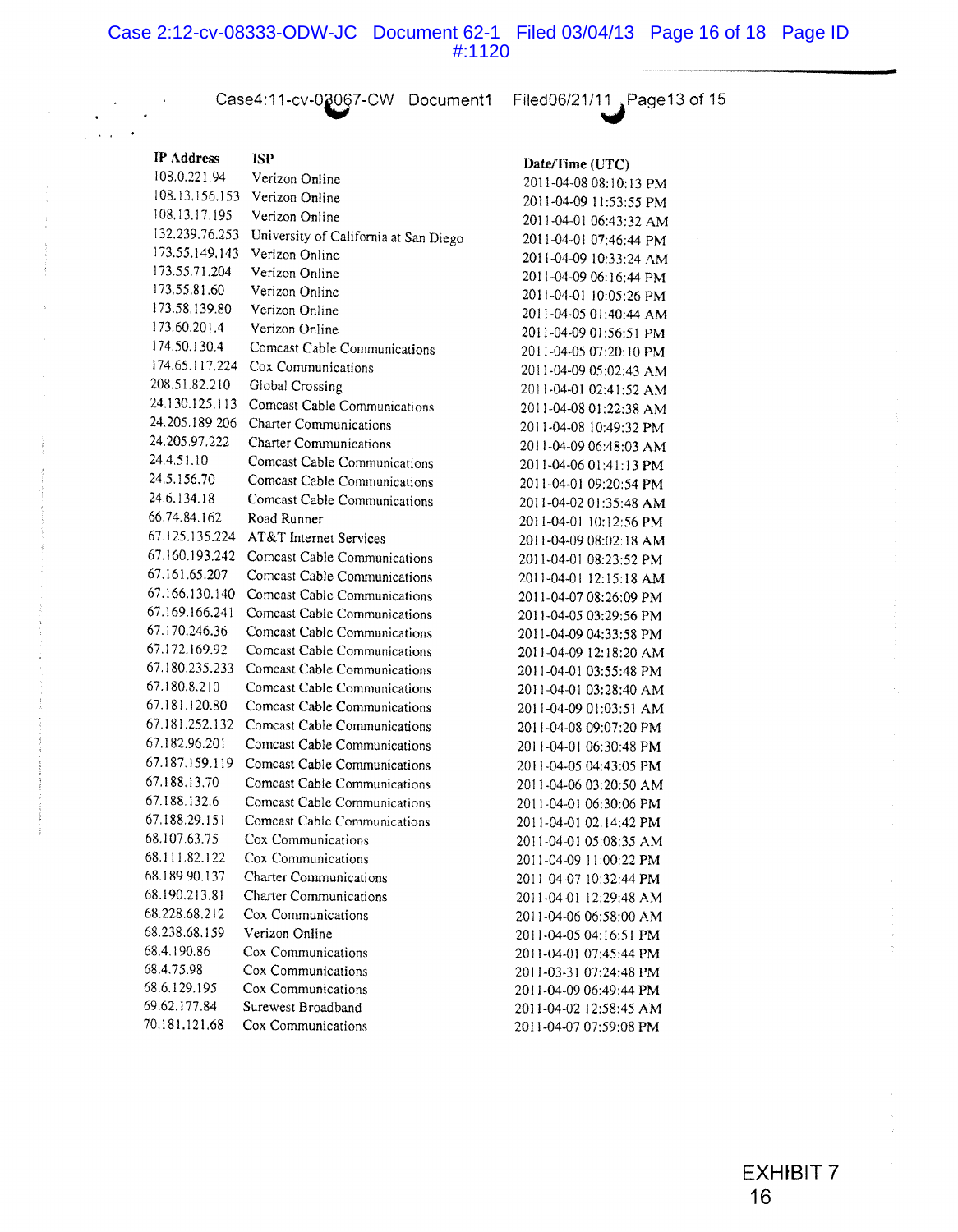Case4:11-cv-03067-CW Document1 Filed06/21/11 Page14 of 15

| 71.105.74.53   | Verizon Online                          | 2011-04-02 02:52:49 AM |
|----------------|-----------------------------------------|------------------------|
| 71.107.86.104  | Verizon Online                          | 2011-04-08 09:41:46 PM |
| 71.177.196.218 | Verizon Online                          | 2011-04-06 02:09:22 AM |
| 71.193.57.203  | Comcast Cable Communications            | 2011-04-06 08:38:33 AM |
| 71.195.116.115 | Comcast Cable Communications            | 2011-04-07 06:55:06 PM |
| 71.198.218.90  | <b>Comcast Cable Communications</b>     | 2011-04-09 07:52:18 AM |
| 71.202.110.72  | <b>Comcast Cable Communications</b>     | 2011-04-01 07:58:55 AM |
| 71.202.139.202 | <b>Comcast Cable Communications</b>     | 2011-04-01 05:28:12 AM |
| 71.202.155,132 | <b>Comcast Cable Communications</b>     | 2011-04-08 11:34:19 PM |
| 71.202.157.241 | <b>Comcast Cable Communications</b>     | 2011-04-06 02:07:51 AM |
| 71.204.190.102 | <b>Comcast Cable Communications</b>     | 2011-04-09 10:08:42 AM |
| 72.197.70.131  | Cox Communications                      | 2011-04-08 05:45:17 AM |
| 72.207.59.3    | Cox Communications                      | 2011-04-07 10:30:13 PM |
| 72.220.54.32   | Cox Communications                      | 2011-04-06 12:25:40 PM |
| 75.142.198.119 | <b>Charter Communications</b>           | 2011-04-02 04:53:24 AM |
| 75.214.139.48  | Cellco Partnership DBA Verizon Wireless | 2011-04-05 10:10:15 PM |
| 76.103.240.210 | <b>Comcast Cable Communications</b>     | 2011-04-09 04:00:58 AM |
| 76.103.33.246  | Comcast Cable Communications            | 2011-04-01 08:35:52 PM |
| 76.126.120.10  | Comcast Cable Communications            | 2011-04-01 02:31:53 AM |
| 76.126.4.163   | <b>Comcast Cable Communications</b>     | 2011-04-01 10:52:32 PM |
| 76.126.62.167  | <b>Comcast Cable Communications</b>     | 2011-04-06 05:26:26 PM |
| 76.127.101.203 | <b>Comcast Cable Communications</b>     | 2011-04-01 07:58:56 AM |
| 76.169.127.173 | Road Runner                             | 2011-04-06 10:10:05 AM |
| 76.191.247.76  | Sonoma Interconnect                     | 2011-04-02 02:45:50 AM |
| 76.198.93.50   | AT&T Internet Services                  | 2011-04-08 09:15:20 PM |
| 76.20.107.195  | <b>Comcast Cable Communications</b>     | 2011-04-09 01:21:27 PM |
| 76.20.68.238   | <b>Comcast Cable Communications</b>     | 2011-04-09 09:15:09 AM |
| 76.90.74.24    | Road Runner                             | 2011-04-06 01:16:42 AM |
| 76.95.141.99   | Road Runner                             | 2011-04-08 02:52:52 PM |
| 96.229.199.53  | Verizon Online                          | 2011-04-01 07:17:07 PM |
| 96.251.23.65   | Verizon Online                          | 2011-04-05 10:34:15 PM |
| 96.39.244.199  | <b>Charter Communications</b>           | 2011-04-01 07:53:15 PM |
| 97.90.5.46     | <b>Charter Communications</b>           | 2011-04-01 01:05:50 AM |
| 97.93.16.237   | <b>Charter Communications</b>           | 2011-04-02 02:21:48 AM |
| 98.112.115.222 | Verizon Online                          | 2011-03-31 11:21:28 PM |
| 98.154.127.38  | Road Runner                             | 2011-04-06 03:02:58 PM |
| 98.164.242.246 | Cox Communications                      | 2011-04-06 02:38:13 PM |
| 98.176.143.37  | Cox Communications                      | 2011-04-09 04:02:11 AM |
| 98.185.227.121 | Cox Communications                      | 2011-04-09 03:47:27 AM |
| 98.192.162.61  | <b>Comcast Cable Communications</b>     | 2011-04-09 07:03:34 AM |
| 98.207.153.229 | Comcast Cable Communications            | 2011-04-01 12:45:41 PM |
| 98.207.3.211   | <b>Comcast Cable Communications</b>     | 2011-04-04 05:27:16 PM |
| 98.207.51.159  | Comcast Cable Communications            | 2011-04-08 03:22:52 PM |
| 98.210.36.121  | <b>Comcast Cable Communications</b>     | 2011-04-01 12:52:20 AM |
| 98.210.99.31   | Comcast Cable Communications            | 2011-04-01 09:12:53 PM |
| 98.234.155.220 | Comcast Cable Communications            | 2011-04-05 04:16:51 PM |
| 98.239.109.55  | <b>Comcast Cable Communications</b>     | 2011-04-07 10:23:13 PM |